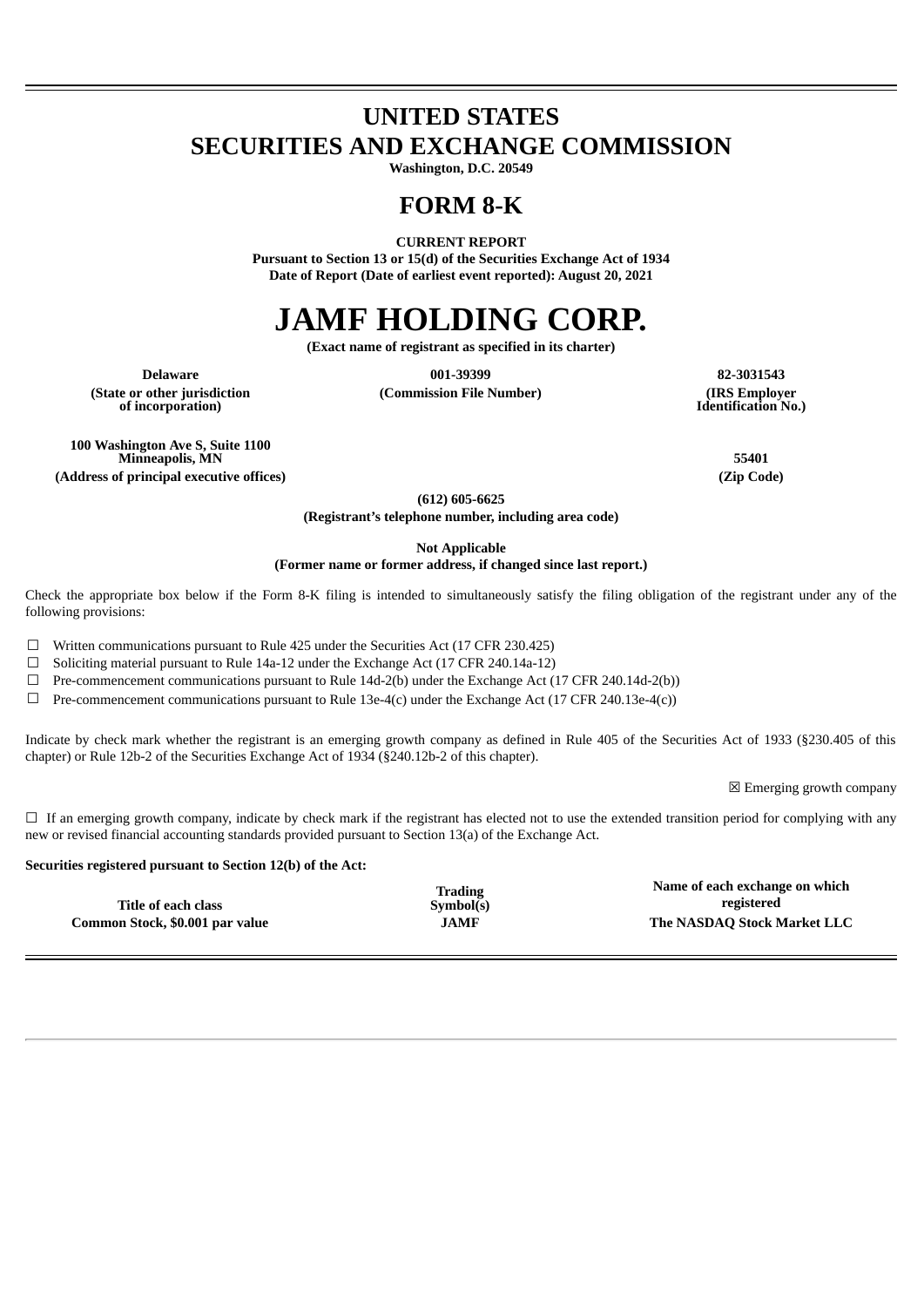#### **Item 2.02. Results of Operations and Financial Condition.**

On August 20, 2021, Jamf Holding Corp. (the "Company") issued a press release announcing its financial results for the quarter ended June 30, 2021. The full text of the press release is furnished herewith as Exhibit 99.1 and is incorporated herein by reference.

This information is intended to be furnished under Item 2.02 of Form 8-K, "Results of Operations and Financial Condition" and shall not be deemed "filed" for purposes of Section 18 of the Securities Exchange Act of 1934, as amended (the "Exchange Act"), or incorporated by reference in any filing under the Securities Act of 1933, as amended, or the Exchange Act, except as shall be expressly set forth by specific reference in such a filing.

#### **Item 9.01. Financial Statements and Exhibits.**

(d) Exhibits.

| Exhibit No. | <b>Description of Exhibit</b>                                               |
|-------------|-----------------------------------------------------------------------------|
| 99.1        | Press Release dated August 20, 2021                                         |
| 104         | Cover Page Interactive Data File (embedded within the Inline XBRL document) |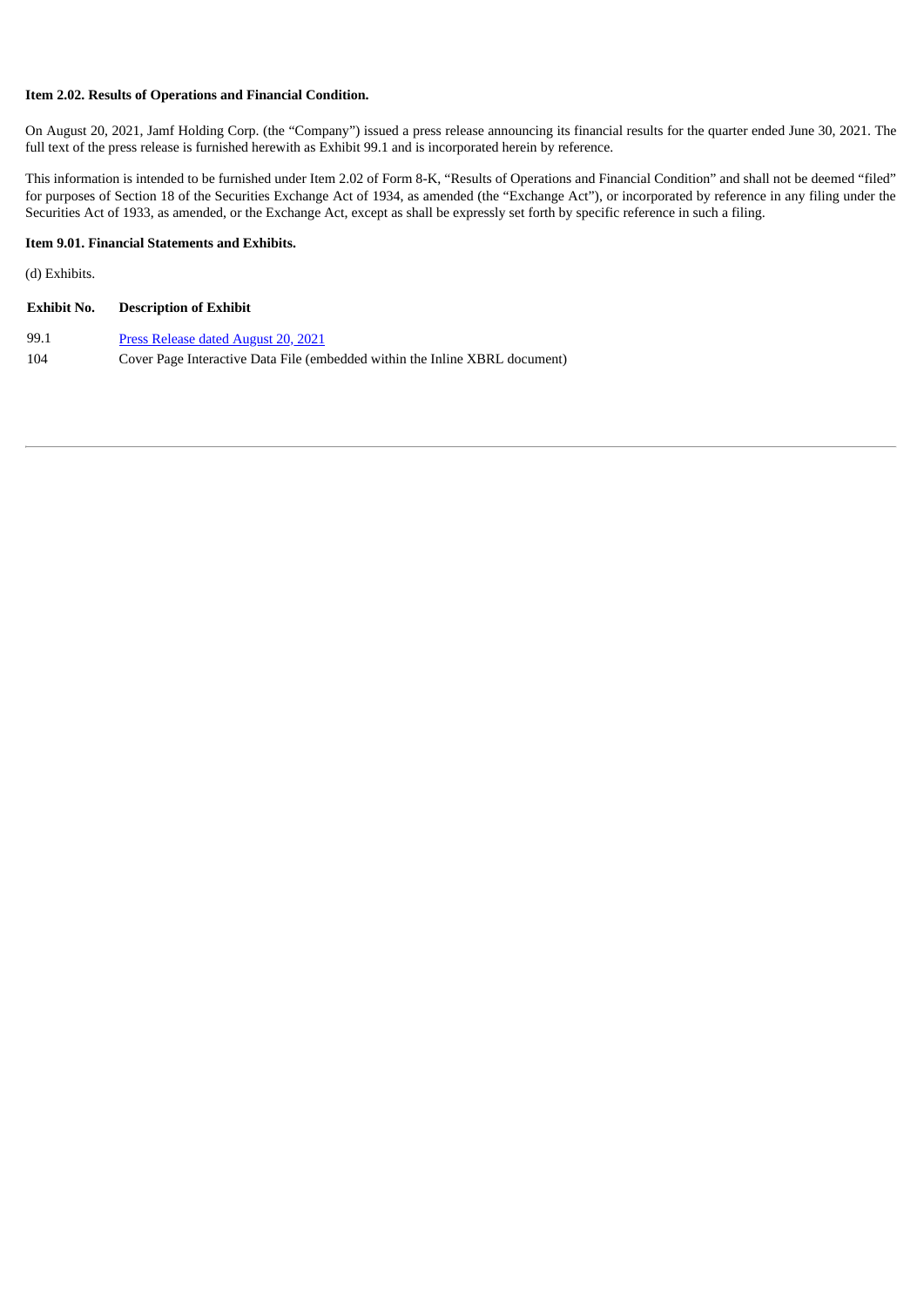#### **SIGNATURES**

Pursuant to the requirements of the Securities Exchange Act of 1934, the registrant has duly caused this report to be signed on its behalf by the undersigned hereunto duly authorized.

#### JAMF HOLDING CORP.

Date: August 20, 2021 By:

/s/ Jeff Lendino

Name: Jeff Lendino Title: Chief Legal Officer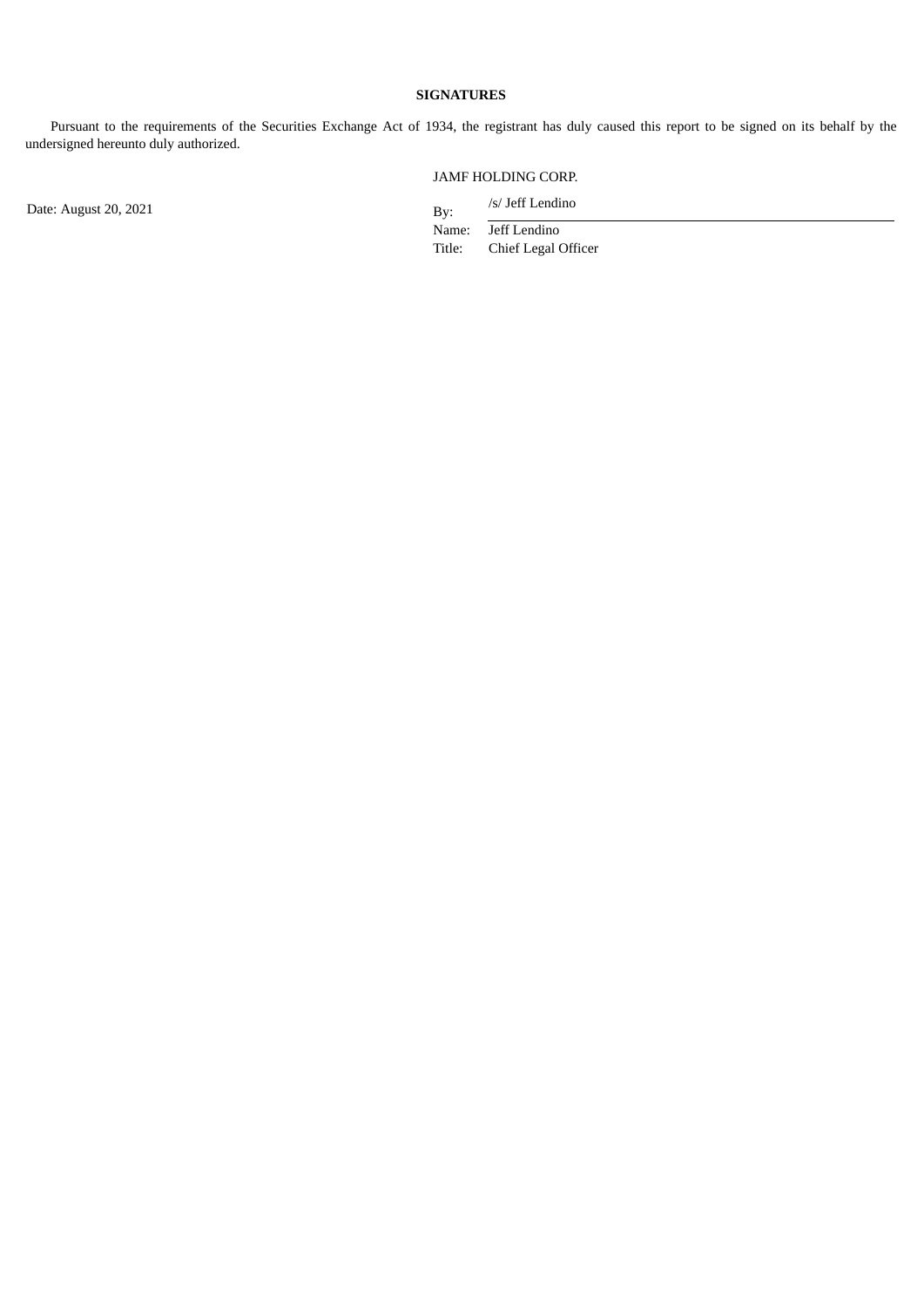#### **Jamf Announces Final Second Quarter 2021 Financial Results**

- <span id="page-3-0"></span>• *Final second quarter 2021 financial results reflect no changes from previously reported preliminary financial results*
- *Q2 total revenue of \$86.2 million, representing year-over-year growth of 39%*
- *ARR year-over-year growth of 38% to \$333.0 million as of June 30, 2021*
- Q2 cash flow provided by operations of \$34.0 million; Unlevered free cash flow of \$33.1 million, or 38% of total revenue

MINNEAPOLIS, MN – August 20, 2021 – Jamf (NASDAQ: JAMF), the standard in Apple Enterprise Management, today announced final financial results for its second quarter ended June 30, 2021. The final second quarter financial results reflect no changes from the preliminary financial results announced on August 10, 2021.

#### **Second Quarter 2021 Financial Highlights**

- **ARR**: ARR increase of 38% year-over-year to \$333.0 million as of June 30, 2021.
- **Revenue:** Total revenue of \$86.2 million, an increase of 39% year-over-year.
- **Gross Profit**: GAAP gross profit of \$66.9 million, or 78% of total revenue, compared to \$48.6 million in the second quarter of 2020. Non-GAAP Gross Profit was \$70.2 million, or 81% of total revenue, compared to \$51.4 million in the second quarter of 2020.
- **Operating Loss/Income**: GAAP operating loss of \$16.1 million, compared to GAAP operating income of \$3.7 million in the second quarter of 2020. Non-GAAP Operating Income of \$7.7 million, or 9% of total revenue, compared to \$10.8 million in the second quarter of 2020.
- **Cash Flow**: Cash flow provided by operations of \$34.0 million, compared to \$16.8 million in the second quarter of 2020. Unlevered free cash flow of \$33.1 million, or 38% of total revenue, compared to \$21.0 million, or 34% of total revenue in the second quarter of 2020.

These results reflect Jamf's previously announced revision to correct a previously disclosed immaterial error related to certain commissions that were incorrectly capitalized, which has no impact on key business metrics. Additionally, the company has published supplemental revised financial information for the fiscal quarters of 2019 and 2020, and the first quarter of 2021 on its website at ir.jamf.com.

A reconciliation between historical GAAP and non-GAAP information is contained in the tables below and the section titled "Non-GAAP Financial Measures" below contains descriptions of these reconciliations.

"We're pleased with our final results for the second quarter, which demonstrate balanced growth across our products, geographies and top industries, with particular strength in our commercial business due to the improving operating environment," said Dean Hager, CEO of Jamf. "As we noted when we announced preliminary results, this performance, along with strength in our add-on products, gives us confidence as we enter the second half of the year and begin to integrate the Wandera solutions into our platform. We'll continue to execute our strategy and extend our leadership in Apple Enterprise Management as we start to deliver the full Jamf platform that connects, manages and protects all Apple devices, data and users."

#### **Recent Business Highlights**

As previously announced, recent business highlights include:

- Ended the second quarter with 23.2 million Apple devices on our platform, representing growth of 35% year over year, and more than 53,000 customers, representing growth of approximately 3,000 customers within the quarter.
- Completed the acquisition of Wandera, a leader in zero trust cloud security and access for mobile devices, on July 1, 2021.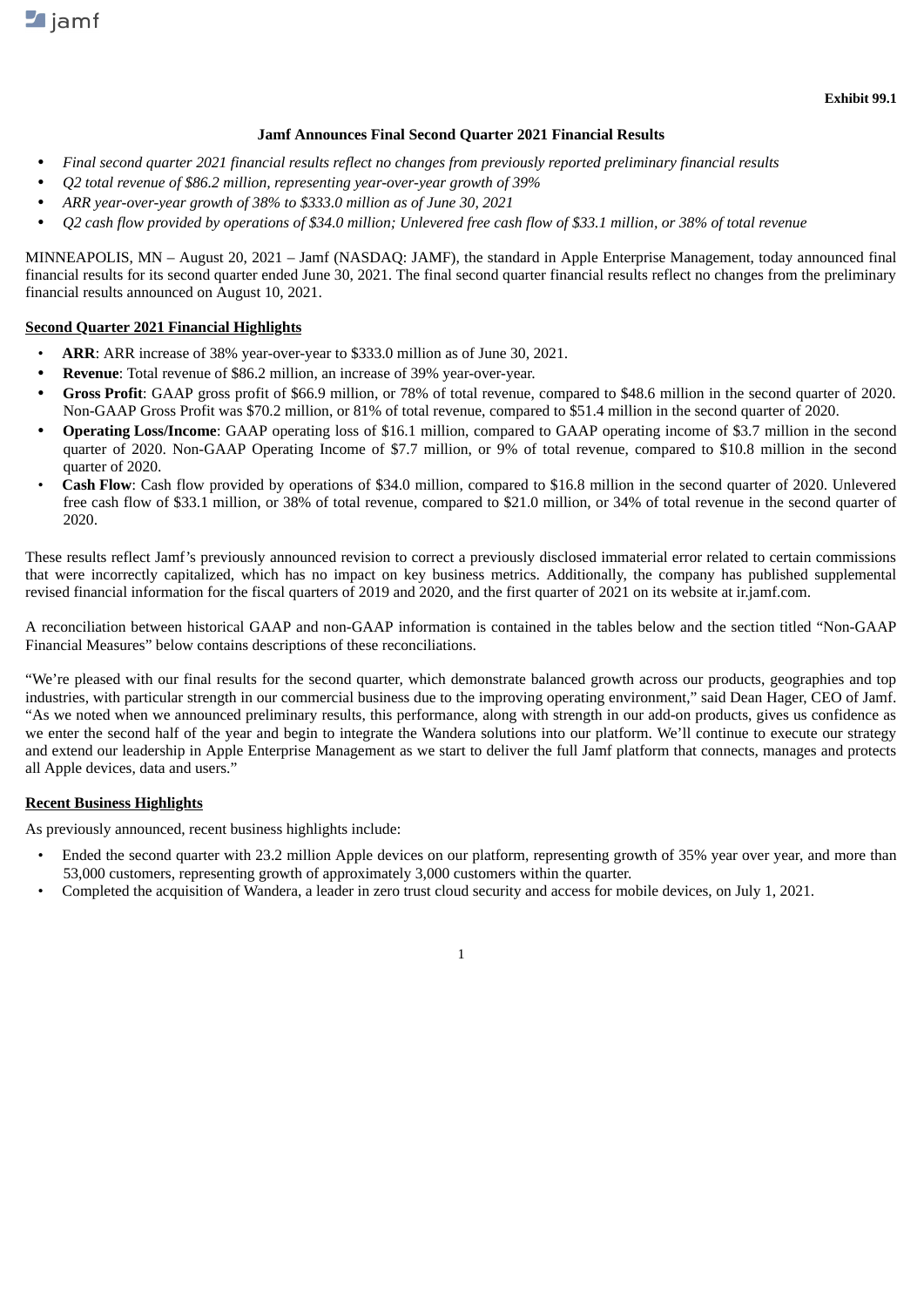## **L**jamf

- Expanded Jamf Connect with Jamf Unlock, a workflow application that provides enterprise-grade, passwordless, multi-factor security, allowing users to authenticate to Mac via Face ID from their iPhone or iPad.
- Launched Compliance Reporter, a solution that provides greater visibility into Mac activity for threat hunting and compliance checks.
- Announced enhancements to Jamf Marketplace and Jamf Developer Portal to help organizations elevate their Apple enterprise environments.
- Introduced Jamf Setup and Jamf Reset with Single Login to enhance iPhone and iPad shared device management for frontline workers.
	- Unveiled key improvements to Jamf Nation, the world's largest online community of Apple administrators.
- Jamf ranked #30 on the Fortune Best Workplaces for Millennials<sup>TM</sup> 2021 list.

#### **Financial Outlook**

There are no changes to the financial outlook previously provided on August 10, 2021.

For the third quarter of fiscal year 2021, the company currently expects:

- Total revenue of \$92.5 to \$94.5 million, including an anticipated Wandera revenue contribution of approximately \$5 million
- Non-GAAP Operating Income of \$0.5 to \$1.5 million, including an anticipated Wandera Non-GAAP Operating Loss contribution of approximately \$5 million

For the full year 2021, the company currently expects:

- Total revenue of \$357 to \$361 million, including an anticipated Wandera revenue contribution of approximately \$11 million
- Non-GAAP Operating Income of \$18 to \$20 million, including an anticipated Wandera Non-GAAP Operating Loss contribution of approximately \$10.5 million

To assist with modeling, for the third quarter of 2021 and full year 2021, amortization is expected to be approximately \$11.8 million and \$40.6 million, respectively. These amounts reflect the impact of the preliminary purchase price allocation for the Wandera acquisition and are subject to change. In addition, for the third quarter of 2021 and full year 2021, stock-based compensation and related payroll taxes is expected to be approximately \$9.5 million and \$59.5 million, respectively.

Jamf is unable to provide a quantitative reconciliation of forward-looking guidance of Non-GAAP Operating Income to GAAP operating income (loss) because certain items are out of Jamf's control or cannot be reasonably predicted. Historically, these items have included, but are not limited to, acquisition-related expenses and acquisition-related earn-out, costs associated with our secondary offering, amortization and stock-based compensation. Accordingly, a reconciliation for forward-looking Non-GAAP Operating Income is not available without unreasonable effort. These items are uncertain, depend on various factors, and could result in projected GAAP operating income (loss) being materially less than is indicated by currently estimated Non-GAAP Operating Income.

#### **Non-GAAP Financial Measures**

In addition to our results determined in accordance with generally accepted accounting principles in the United States ("GAAP"), we believe the non-GAAP measures of Non-GAAP Operating Expenses, Non-GAAP Gross Profit, Non-GAAP Gross Profit Margin, Non-GAAP Operating Income (Loss), Non-GAAP Operating Income (Loss) Margin, Non-GAAP Net Income (Loss), Unlevered Free Cash Flow and Unlevered Free Cash Flow Margin are useful in evaluating our operating performance. Certain of these non-GAAP measures exclude stockbased compensation, amortization expense, acquisition-related expenses, acquisition-related earnout, costs associated with our secondary offerings, foreign currency transaction loss, payroll taxes related to stock-based compensation, legal reserve and discrete tax items. We believe that non-GAAP financial information, when taken collectively, may be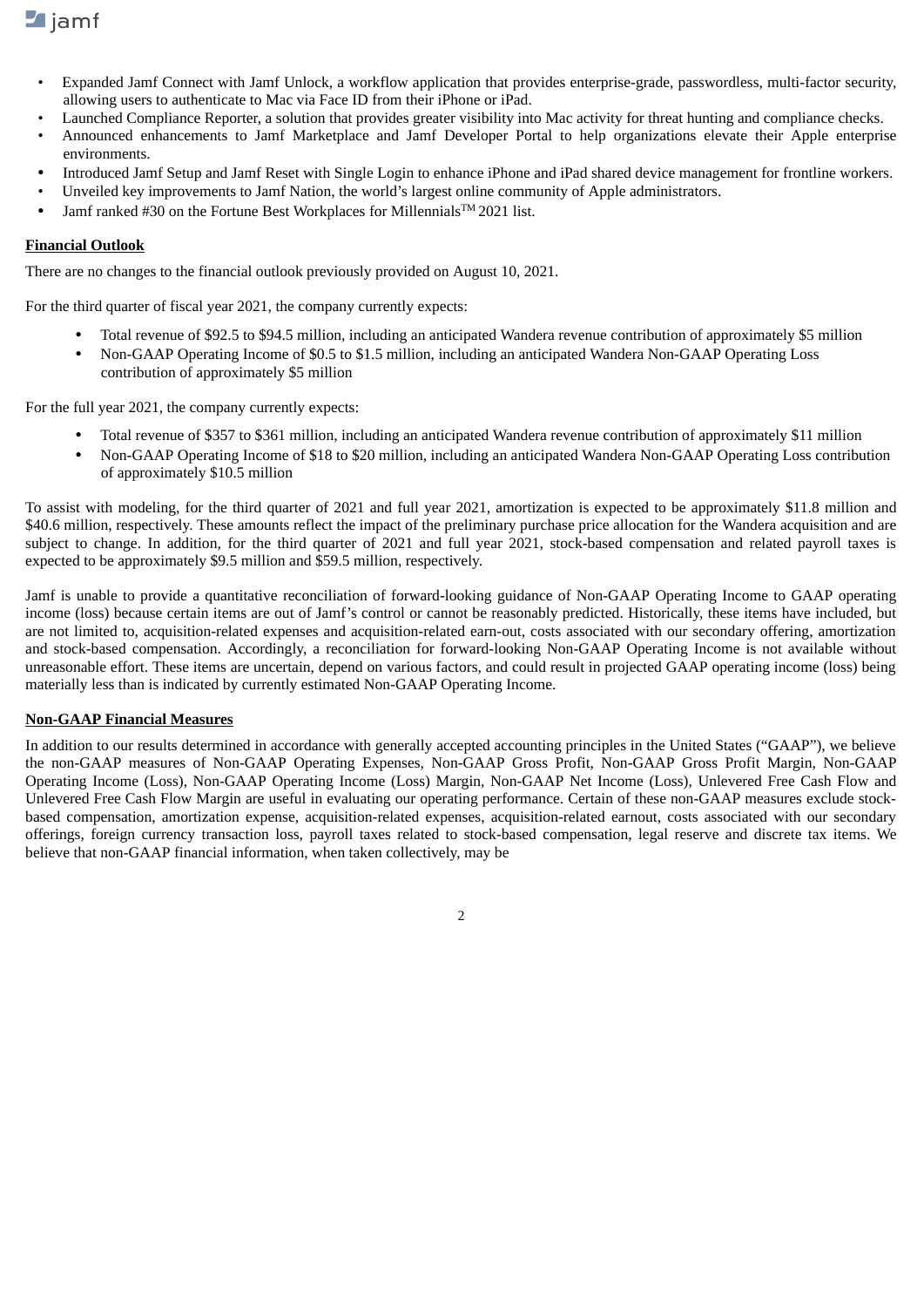helpful to investors because it provides consistency and comparability with past financial performance and assists in comparisons with other companies, some of which use similar non-GAAP information to supplement their GAAP results. The non-GAAP financial information is presented for supplemental informational purposes only, and should not be considered a substitute for financial information presented in accordance with GAAP, and may be different from similarly-titled non-GAAP measures used by other companies. The principal limitation of these non-GAAP financial measures is that they exclude significant expenses that are required by GAAP to be recorded in the company's financial statements. In addition, they are subject to inherent limitations as they reflect the exercise of judgment by the company's management about which expenses are excluded or included in determining these non-GAAP financial measures. Reconciliation tables of the most comparable GAAP financial measures to the non-GAAP financial measures used in this press release are included with the financial tables at the end of this release. Jamf strongly encourages investors review our consolidated financial statements included in publicly filed reports in their entirety and not rely solely on any single financial measurement or communication.

#### **Forward-Looking Statements**

This press release contains "forward-looking statements" within the meaning of the "safe harbor" provisions of the Private Securities Litigation Reform Act of 1995, including but not limited to, statements regarding our financial outlook and market positioning. Forwardlooking statements give our current expectations and projections relating to our financial condition, results of operations, plans, objectives, future performance and business. You can identify forward-looking statements by the fact that they do not relate strictly to historical or current facts. These statements may include words such as "anticipate," "estimate," "expect," "project," "plan," "intend," "believe," "may," "will," "should," "can have," "likely" and other words and terms of similar meaning in connection with any discussion of the timing or nature of future operating or financial performance or other events, statements about the potential benefits of the acquisition, possible or assumed business strategies, potential growth opportunities, and the potential value creation as a result of combined offerings. All forwardlooking statements are subject to risks and uncertainties that may cause actual results to differ materially from those that we expected, including: statements regarding our future financial and operating performance (including our financial outlook for future reporting periods); our ability to realize the potential benefits of the acquisition of Wandera; other risks related to our integration of Wandera's business, team, and technology; the impact on our operations and financial condition from the effects of the current COVID-19 pandemic; the potential impact of customer dissatisfaction with Apple or other negative events affecting Apple services and devices, and failure of enterprises to adopt Apple products; the potentially adverse impact of changes in features and functionality by Apple on our engineering focus or product development efforts; changes in our continued relationship with Apple; the fact that we are not party to any exclusive agreements or arrangements with Apple; our reliance, in part, on channel partners for the sale and distribution of our products; the impact of reputational harm if users perceive our products as the cause of device failure; our ability to successfully develop new products or materially enhance current products through our research and development efforts; our ability to continue to attract new customers; our ability to retain our current customers; our ability to sell additional functionality to our current customers; our ability to meet service-level commitments under our subscription agreements; our ability to correctly estimate market opportunity and forecast market growth; risks associated with failing to continue our recent growth rates; our dependence on one of our products for a substantial portion of our revenue; our ability to scale our business and manage our expenses; our ability to change our pricing models, if necessary to compete successfully; the impact of delays or outages of our cloud services from any disruptions, capacity limitations or interferences of third-party data centers that host our cloud services, including Amazon Web Services; our ability to maintain, enhance and protect our brand; our ability to maintain our corporate culture; the ability of Jamf Nation to thrive and grow as we expand our business; the potential impact of inaccurate, incomplete or misleading content that is posted on Jamf Nation; our ability to offer high-quality support; risks and uncertainties associated with potential acquisitions and divestitures, including, but not limited to, disruptions to ongoing operations; diversions of management from day-to-day responsibilities; adverse impacts on our financial condition; failure of an acquired business to further our strategy; uncertainty of synergies; personnel issues; resulting lawsuits and issues unidentified in diligence processes; our ability to predict and respond to rapidly evolving technological trends and our customers' changing needs; our ability to compete with existing and new companies; the impact of adverse general and industryspecific economic and market conditions; the impact of reductions in IT spending; our ability to attract and retain highly qualified personnel; risks associated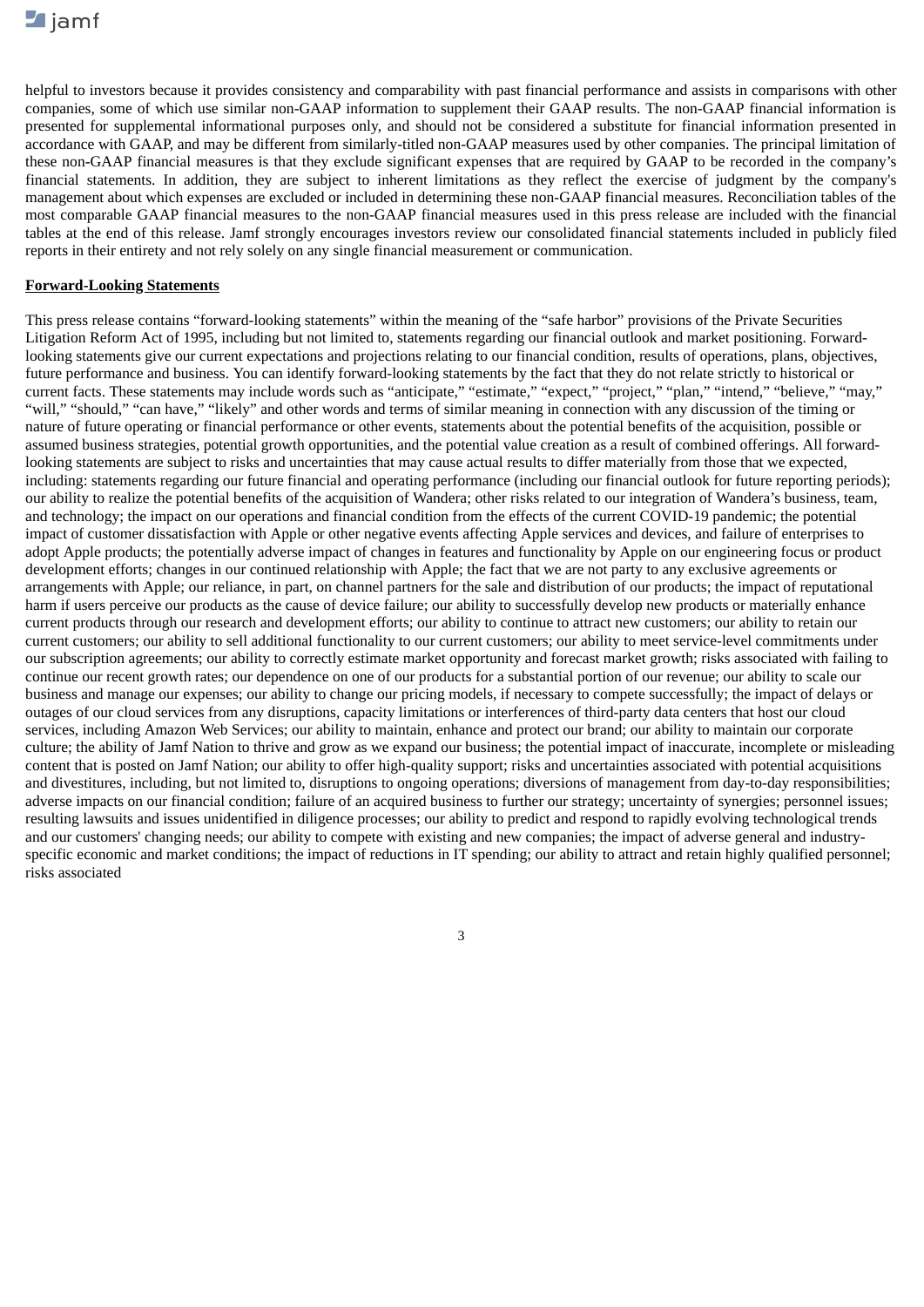with competitive challenges faced by our customers; the impact of our often long and unpredictable sales cycle; our ability to develop and expand our marketing and sales capabilities; the risks associated with sales to new and existing enterprise customers; the risks associated with free trials and other inbound, lead-generation sales strategies; the risks associated with indemnity provisions in our contracts; our management team's limited experience managing a public company; the impact of any catastrophic events; the impact of global economic conditions; risks associated with cyber-security events; the impact of real or perceived errors, failures or bugs in our products; the impact of interruptions or performance problems associated with our technology or infrastructure; the impact of general disruptions to data transmission; risks associated with stringent and changing privacy laws, regulations and standards, and information security policies and contractual obligations related to data privacy and security; the risks associated with intellectual property infringement claims; our reliance on third-party software and intellectual property licenses; our ability to protect our intellectual property and proprietary rights; and the risks associated with our use of open source software in our products.

Additional information concerning these and other factors can be found in our filings with the Securities and Exchange Commission. Given these factors, as well as other variables that may affect our operating results, you should not rely on forward-looking statements, assume that past financial performance will be a reliable indicator of future performance, or use historical trends to anticipate results or trends in future periods. The forward-looking statements included in this press release relate only to events as of the date hereof. Jamf undertakes no obligation to update or revise any forward-looking statement as a result of new information, future events or otherwise, except as otherwise required by law.

#### **About Jamf**

Jamf, the standard in Apple Enterprise Management, extends the legendary Apple experience people love to businesses, schools and government organizations through its software and the world's largest online community of IT admins focused exclusively on Apple, Jamf Nation. To learn more, visit: www.jamf.com.

**Investor Contact** Jennifer Gaumond ir@jamf.com

**Media Contact** Rachel Nauen media@jamf.com

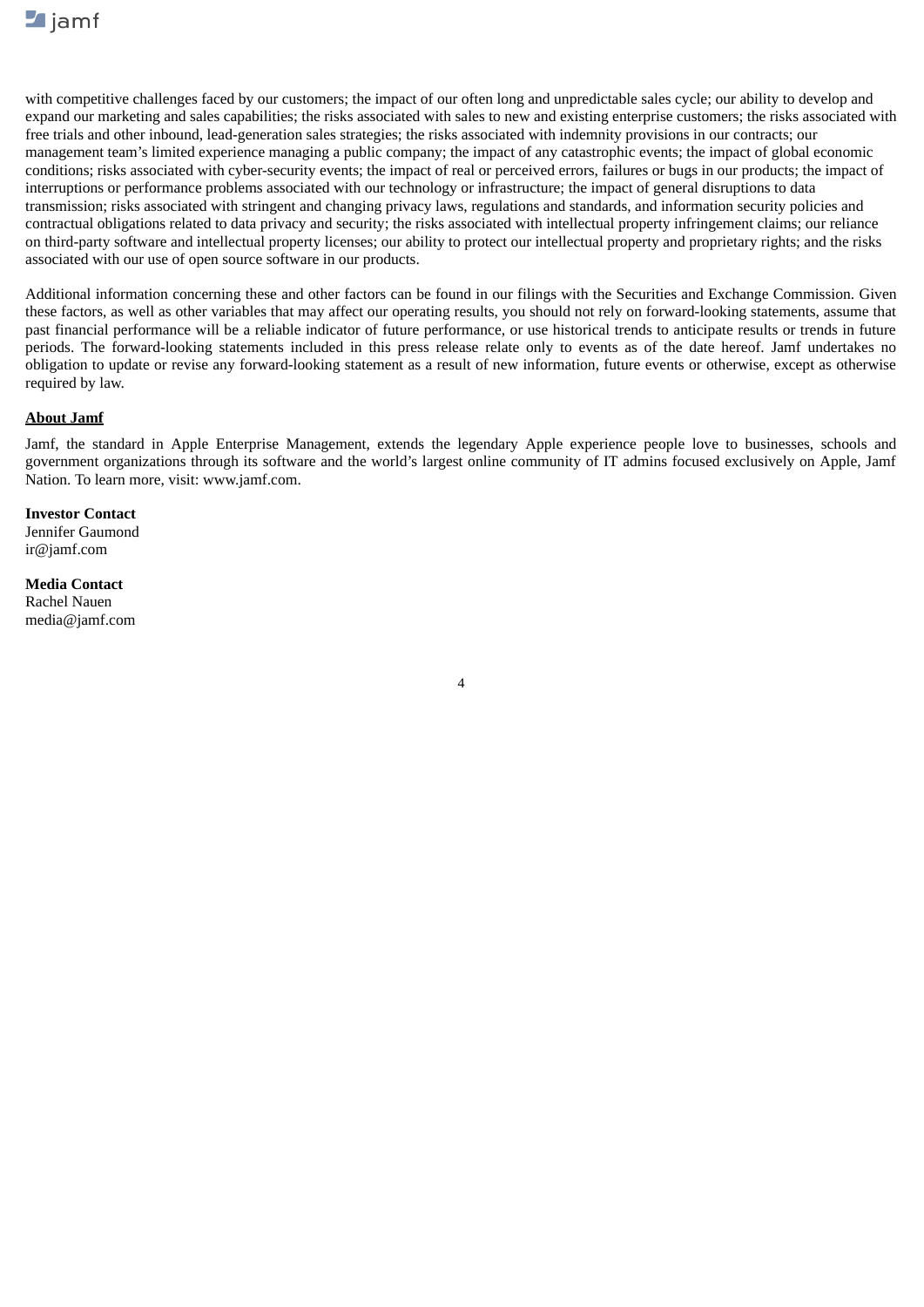#### **Jamf Holding Corp. Consolidated Balance Sheets** (in thousands)

|                                                                 | <b>June 30,</b><br>2021 |             |                | December 31, 2020 <sup>(1)</sup> |  |  |
|-----------------------------------------------------------------|-------------------------|-------------|----------------|----------------------------------|--|--|
|                                                                 |                         | (Unaudited) |                | (As Revised)                     |  |  |
| <b>Assets</b>                                                   |                         |             |                |                                  |  |  |
| Current assets:                                                 |                         |             |                |                                  |  |  |
| Cash and cash equivalents                                       | $\$$                    | 226,485     | - \$           | 194,868                          |  |  |
| Trade accounts receivable, net of allowances of \$480 and \$530 |                         | 66,667      |                | 69,056                           |  |  |
| Income taxes receivable                                         |                         | 565         |                | 632                              |  |  |
| Deferred contract costs                                         |                         | 10,480      |                | 8,284                            |  |  |
| Prepaid expenses                                                |                         | 14,432      |                | 13,283                           |  |  |
| Other current assets                                            |                         | 2,687       |                | 1,113                            |  |  |
| Total current assets                                            |                         | 321,316     |                | 287,236                          |  |  |
| Equipment and leasehold improvements, net                       |                         | 17,223      |                | 15,130                           |  |  |
| Goodwill                                                        |                         | 541,850     |                | 541,480                          |  |  |
| Other intangible assets, net                                    |                         | 189,021     |                | 202,878                          |  |  |
| Deferred contract costs, non-current                            |                         | 25,993      |                | 22,202                           |  |  |
| Other assets                                                    |                         | 28,112      |                | 5,359                            |  |  |
| <b>Total assets</b>                                             | \$                      | 1,123,515   | $\mathfrak{s}$ | 1,074,285                        |  |  |
|                                                                 |                         |             |                |                                  |  |  |
| Liabilities and stockholders' equity                            |                         |             |                |                                  |  |  |
| Current liabilities:                                            |                         |             |                |                                  |  |  |
| Accounts payable                                                | \$                      | 9,037       | - \$           | 6,967                            |  |  |
| <b>Accrued liabilities</b>                                      |                         | 38,263      |                | 31,916                           |  |  |
| Income taxes payable                                            |                         | 417         |                | 713                              |  |  |
| Deferred revenues                                               |                         | 180,707     |                | 160,002                          |  |  |
| Total current liabilities                                       |                         | 228,424     |                | 199,598                          |  |  |
| Deferred revenues, non-current                                  |                         | 57,750      |                | 45,507                           |  |  |
| Deferred tax liability, net                                     |                         | 4,306       |                | 5,087                            |  |  |
| Other liabilities                                               |                         | 29,076      |                | 13,079                           |  |  |
| <b>Total liabilities</b>                                        |                         | 319,556     |                | 263,271                          |  |  |
| Commitments and contingencies                                   |                         |             |                |                                  |  |  |
| Stockholders' equity:                                           |                         |             |                |                                  |  |  |
| Preferred stock                                                 |                         |             |                |                                  |  |  |
| Common stock                                                    |                         | 118         |                | 117                              |  |  |
| Additional paid-in capital                                      |                         | 917,116     |                | 903,116                          |  |  |
| Accumulated deficit                                             |                         | (113, 275)  |                | (92, 219)                        |  |  |
| Total stockholders' equity                                      |                         | 803,959     |                | 811,014                          |  |  |
| Total liabilities and stockholders' equity                      | \$                      | 1,123,515   | $\mathfrak{s}$ | 1,074,285                        |  |  |

 $<sup>(1)</sup>$  Certain prior period amounts have been revised to correct an immaterial error related to certain commissions that were incorrectly capitalized. The</sup> commissions, as well as the associated payroll taxes and retirement plan contributions, were not incremental to the acquisition of customer contracts and should have been expensed as incurred. In addition, certain prior period amounts have been revised to correct other immaterial errors.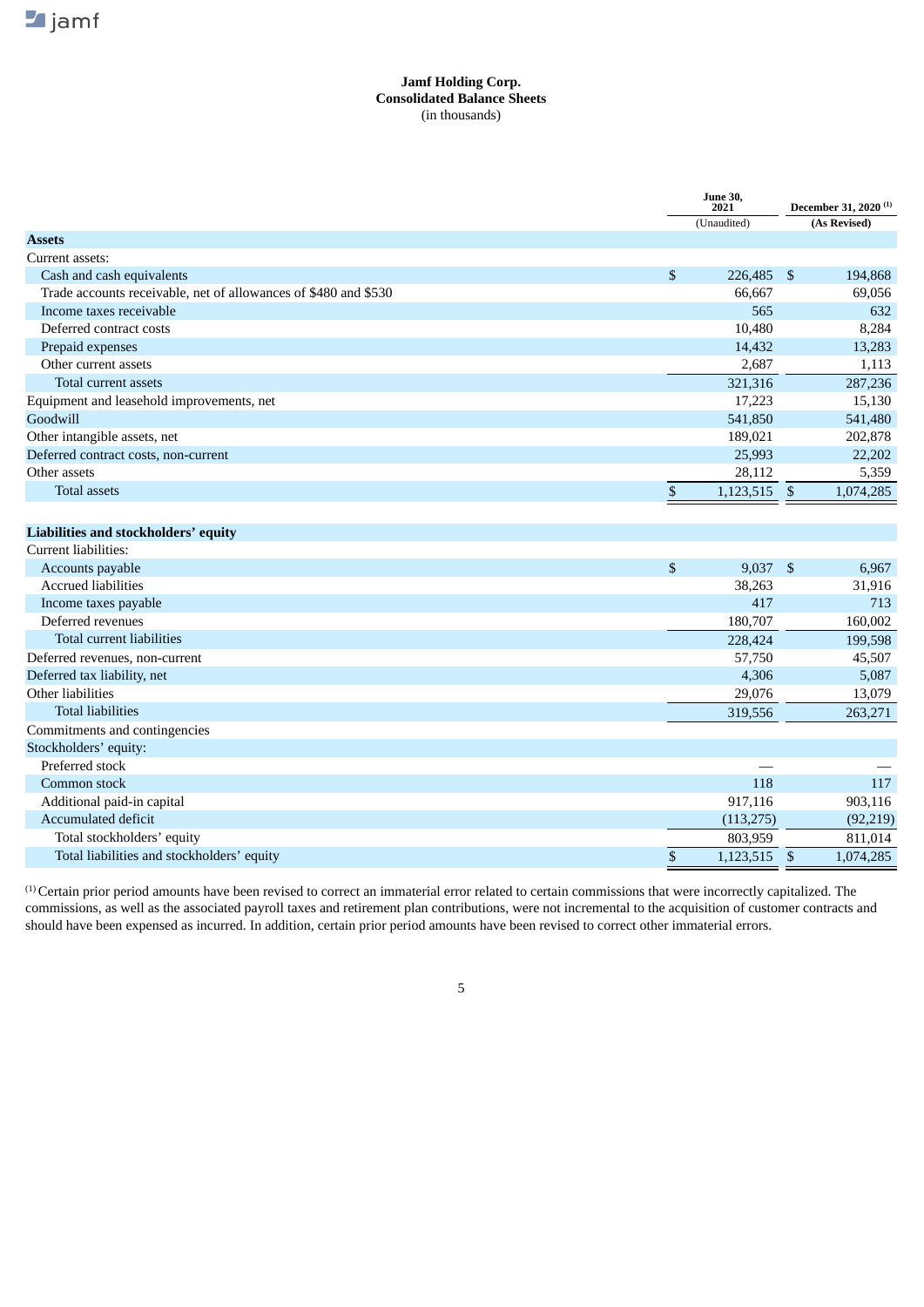#### **Jamf Holding Corp. Consolidated Statements of Operations** (in thousands, except share and per share amounts)

.<br>*(*unaudited)

|                                                                                                        |               | Three Months Ended June 30, |                 | <b>Six Months Ended June 30,</b> |                 |
|--------------------------------------------------------------------------------------------------------|---------------|-----------------------------|-----------------|----------------------------------|-----------------|
|                                                                                                        |               | 2021                        | $2020^{(1)(3)}$ | $2021^{(2)}$                     | $2020^{(1)(3)}$ |
|                                                                                                        |               |                             | (As Revised)    |                                  | (As Revised)    |
| Revenue:                                                                                               |               |                             |                 |                                  |                 |
| Subscription                                                                                           | \$            | 80,718                      | \$<br>58,600    | \$<br>155,200                    | \$<br>112,804   |
| <b>Services</b>                                                                                        |               | 3,929                       | 2,632           | 7,932                            | 6,719           |
| License                                                                                                |               | 1,591                       | 1,032           | 3,833                            | 2,794           |
| Total revenue                                                                                          |               | 86,238                      | 62,264          | 166,965                          | 122,317         |
| Cost of revenue:                                                                                       |               |                             |                 |                                  |                 |
| Cost of subscription <sup><math>(4)(6)</math></sup> (exclusive of amortization expense shown<br>below) |               | 13,875                      | 8,740           | 25,889                           | 17,988          |
| Cost of services <sup><math>(4)(6)</math></sup> (exclusive of amortization expense shown<br>below)     |               | 2,607                       | 2,210           | 5,072                            | 5,300           |
| <b>Amortization expense</b>                                                                            |               | 2,860                       | 2,678           | 5,637                            | 5,355           |
| Total cost of revenue                                                                                  |               | 19,342                      | 13,628          | 36,598                           | 28,643          |
| Gross profit                                                                                           |               | 66,896                      | 48,636          | 130,367                          | 93,674          |
| Operating expenses:                                                                                    |               |                             |                 |                                  |                 |
| Sales and marketing $(4)(5)(6)$                                                                        |               | 32,617                      | 20,781          | 62,784                           | 43,785          |
| Research and development <sup>(4)(5)(6)(7)</sup>                                                       |               | 17,203                      | 11,949          | 32,829                           | 24,587          |
| General and administrative <sup><math>(4)(5)(6)(7)</math></sup>                                        |               | 27,508                      | 6,528           | 43,752                           | 17,743          |
| Amortization expense                                                                                   |               | 5,623                       | 5,634           | 11,250                           | 11,308          |
| Total operating expenses                                                                               |               | 82,951                      | 44,892          | 150,615                          | 97,423          |
| Income (loss) from operations                                                                          |               | (16, 055)                   | 3,744           | (20, 248)                        | (3,749)         |
| Interest expense, net                                                                                  |               | (167)                       | (4,690)         | (222)                            | (9,468)         |
| Foreign currency transaction loss                                                                      |               | (308)                       | (13)            | (526)                            | (317)           |
| Other income, net                                                                                      |               |                             | 36              |                                  | 91              |
| Loss before income tax (provision) benefit                                                             |               | (16,530)                    | (923)           | (20, 996)                        | (13, 443)       |
| Income tax (provision) benefit                                                                         |               | 63                          | 89              | (60)                             | 3,113           |
| Net loss                                                                                               | \$            | (16, 467)                   | \$<br>(834)     | \$<br>$(21,056)$ \$              | (10, 330)       |
| Net loss per share, basic and diluted                                                                  | $\mathcal{S}$ | $(0.14)$ \$                 | $(0.01)$ \$     | $(0.18)$ \$                      | (0.10)          |
| Weighted-average shares used to compute net loss per share, basic and<br>diluted                       |               | 117,909,720                 | 102.862.404     | 117,649,467                      | 102,861,475     |

 $<sup>(1)</sup>$  Certain prior period amounts have been revised to correct an immaterial error related to certain commissions that were incorrectly capitalized. The</sup> commissions, as well as the associated payroll taxes and retirement plan contributions, were not incremental to the acquisition of customer contracts and should have been expensed as incurred. In addition, certain prior period amounts have been revised to correct other immaterial errors.

 $^{(2)}$  Includes the three months ended March 31, 2021, which has been revised to correct the immaterial errors noted above.

 $^{(3)}$  In the fourth quarter of 2020, we reclassified on-premise subscription revenue from license revenue to subscription revenue on a retroactive basis.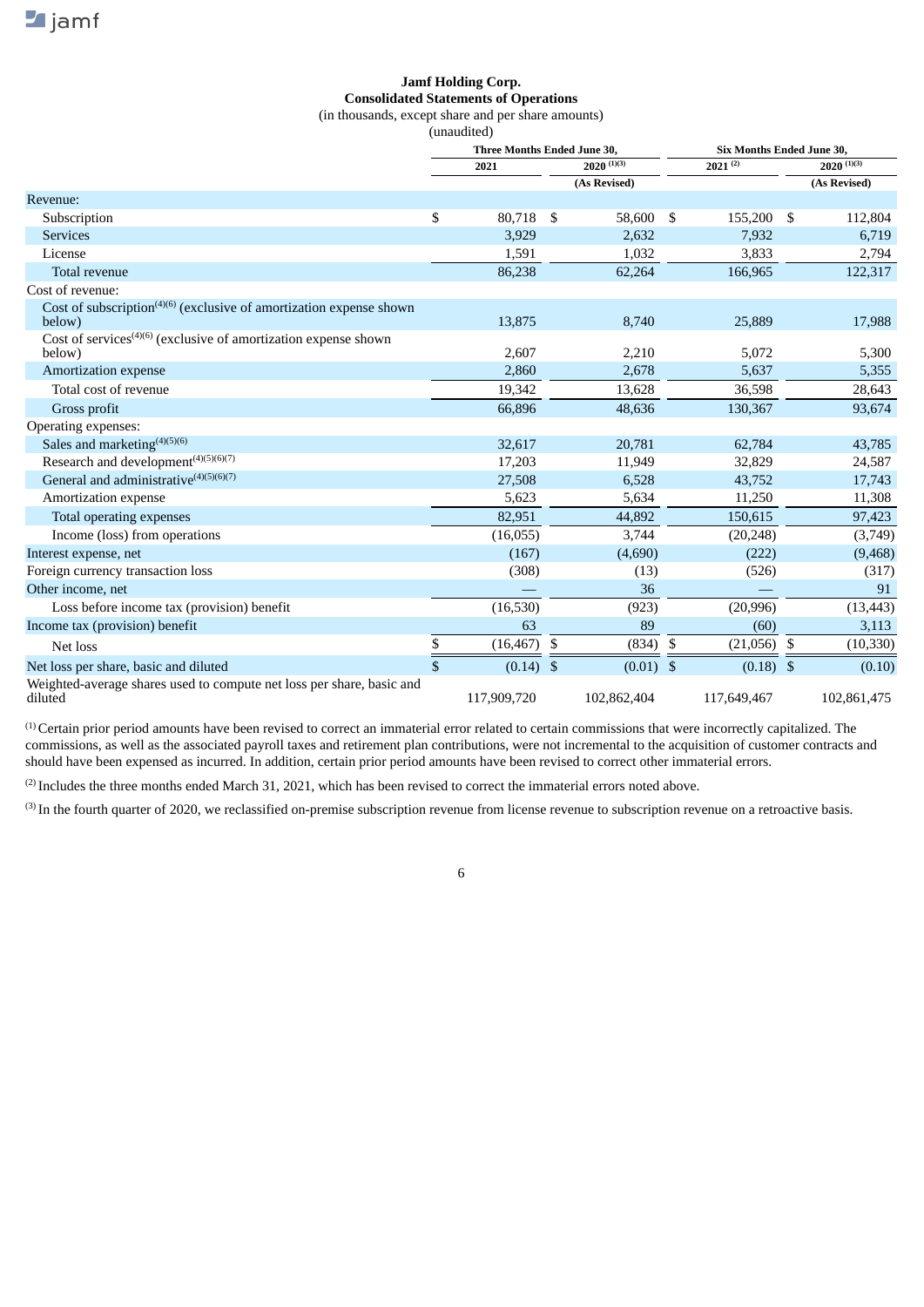

 $<sup>(4)</sup>$  Includes stock-based compensation as follows:</sup>

|                            |           | Three Months Ended June 30, | Six Months Ended June 30, |              |  |  |
|----------------------------|-----------|-----------------------------|---------------------------|--------------|--|--|
|                            | 2021      | 2020                        | 2021                      | 2020         |  |  |
|                            |           |                             | (in thousands)            |              |  |  |
| Cost of revenue:           |           |                             |                           |              |  |  |
| Subscription               | \$<br>344 | 38<br>- \$                  | 668 \$<br>- \$            | 76           |  |  |
| <b>Services</b>            | 75        |                             | 152                       |              |  |  |
| Sales and marketing        | 1,088     | 111                         | 1,930                     | 222          |  |  |
| Research and development   | 1,153     | 141                         | 1,931                     | 298          |  |  |
| General and administrative | 1,446     | 474                         | 2,257                     | 979          |  |  |
|                            | 4,106     | 764                         | 6,938<br>-S               | 1,575<br>- 8 |  |  |

 $(5)$  Includes payroll taxes related to stock-based compensation as follows:

|                            | Three Months Ended June 30, |                          |  | <b>Six Months Ended June 30,</b> |  |      |
|----------------------------|-----------------------------|--------------------------|--|----------------------------------|--|------|
|                            | 2021                        | 2020                     |  | 2021                             |  | 2020 |
|                            |                             |                          |  |                                  |  |      |
| Sales and marketing        | 59                          | - S<br>$\hspace{0.05cm}$ |  | $146 \quad$ \$                   |  |      |
| Research and development   | 24                          |                          |  | 117                              |  |      |
| General and administrative | 138                         |                          |  | 353                              |  |      |
|                            | 221                         |                          |  | 616                              |  |      |

 $<sup>(6)</sup>$  Includes depreciation expense as follows:</sup>

|                            | Three Months Ended June 30, |       |      | Six Months Ended June 30, |      |            |      |              |
|----------------------------|-----------------------------|-------|------|---------------------------|------|------------|------|--------------|
|                            | 2021                        |       | 2020 |                           | 2021 |            | 2020 |              |
|                            |                             |       |      | (As Revised)              |      |            |      | (As Revised) |
|                            |                             |       |      | (in thousands)            |      |            |      |              |
| Cost of revenue:           |                             |       |      |                           |      |            |      |              |
| Subscription               | \$                          | 249   | - \$ | $245 \text{ }$ \$         |      | 512 \$     |      | 500          |
| <b>Services</b>            |                             | 38    |      | 50                        |      | 81         |      | 107          |
| Sales and marketing        |                             | 524   |      | 472                       |      | 1,098      |      | 998          |
| Research and development   |                             | 277   |      | 281                       |      | 582        |      | 594          |
| General and administrative |                             | 183   |      | 141                       |      | 378        |      | 306          |
|                            |                             | 1,271 | -\$  | 1,189                     | -\$  | $2,651$ \$ |      | 2,505        |

 $(7)$  Includes acquisition-related expense as follows:

|                            | Three Months Ended June 30, |       |  | <b>Six Months Ended June 30,</b> |                |       |              |       |
|----------------------------|-----------------------------|-------|--|----------------------------------|----------------|-------|--------------|-------|
|                            |                             | 2021  |  | 2020                             |                | 2021  |              | 2020  |
|                            |                             |       |  |                                  | (in thousands) |       |              |       |
| Research and development   |                             | 41 \$ |  | $\overline{\phantom{m}}$         |                | 41    | $\mathbf{s}$ |       |
| General and administrative |                             | 2,174 |  | 1,636                            |                | 2,284 |              | 3,236 |
|                            |                             | 2,215 |  | 1,636                            |                | 2,325 |              | 3,236 |

General and administrative also includes acquisition-related earnout and legal reserve of \$3.9 million and \$4.2 million, respectively, for the three months ended June 30, 2021 and \$4.2 million and \$4.2 million, respectively, for the six months ended June 30, 2021. General and administrative also includes acquisition-related earnout of \$(3.7) million for both the three and six months ended June 30, 2020. The acquisition-related earnout was an expense for the three and six months ended June 30, 2021 compared to a benefit for the prior year periods reflecting the change in fair value of the Digita acquisition contingent liability due to growth in sales of our Jamf Protect product.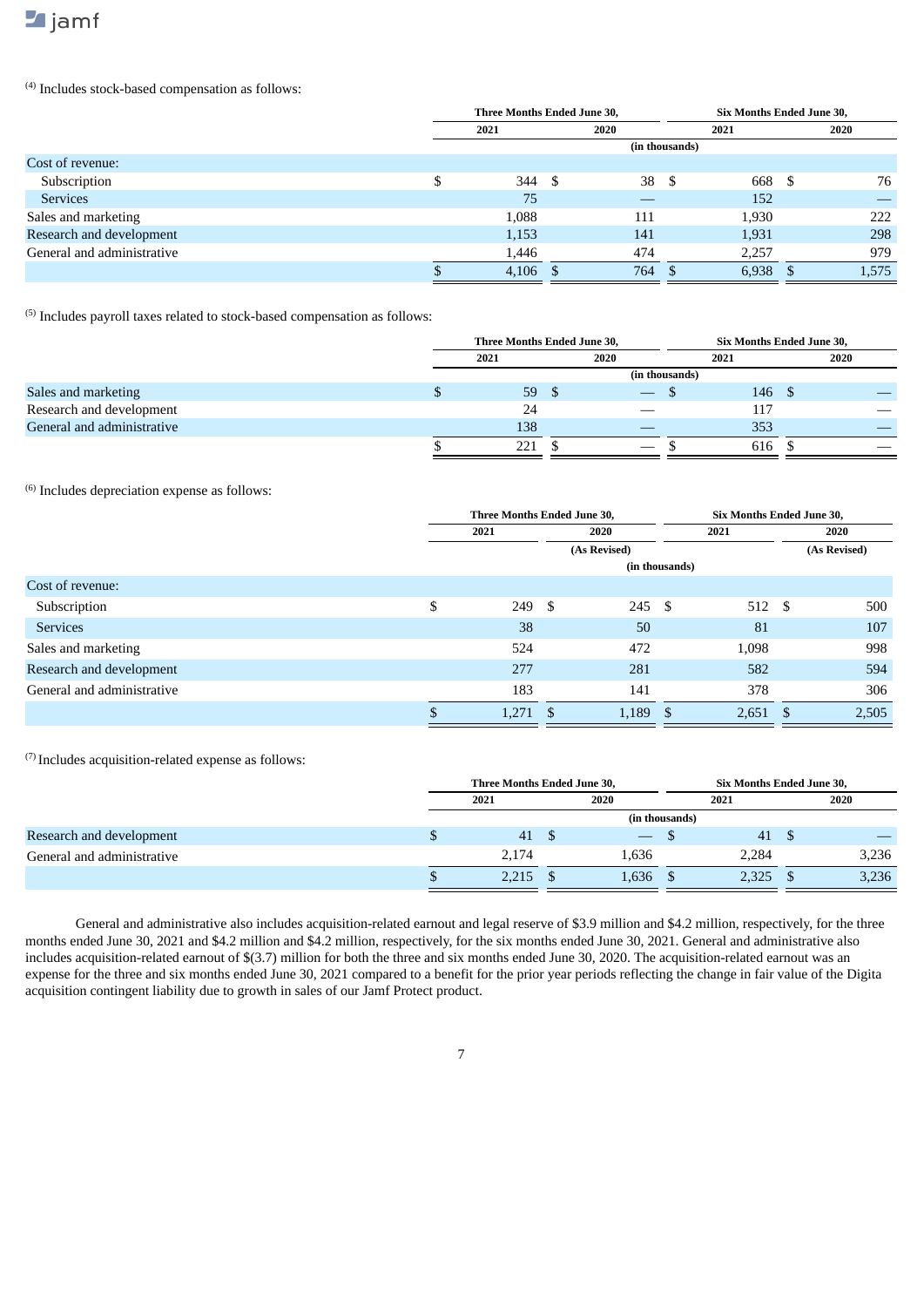#### **Jamf Holding Corp. Consolidated Statements of Cash Flows** (in thousands) (unaudited)

|                                                                                       | <b>Six Months Ended June 30,</b> |              |           |
|---------------------------------------------------------------------------------------|----------------------------------|--------------|-----------|
|                                                                                       | $2021^{(1)}$                     | $2020^{(2)}$ |           |
|                                                                                       |                                  | (As Revised) |           |
| <b>Cash flows from operating activities</b>                                           |                                  |              |           |
| Net loss                                                                              | \$<br>$(21,056)$ \$              |              | (10, 330) |
| Adjustments to reconcile net loss to cash provided by (used in) operating activities: |                                  |              |           |
| Depreciation and amortization expense                                                 | 19,538                           |              | 19,170    |
| Amortization of deferred contract costs                                               | 5,861                            |              | 3,452     |
| Amortization of debt issuance costs                                                   | 249                              |              | 571       |
| Non-cash lease expense                                                                | 2,398                            |              |           |
| Provision for bad debt expense and returns                                            | (41)                             |              | 812       |
| Share-based compensation                                                              | 6,938                            |              | 1,575     |
| Deferred tax benefit                                                                  | (669)                            |              | (3,082)   |
| Adjustment to contingent consideration                                                | 4,237                            |              | (3,700)   |
| Other                                                                                 | 454                              |              | (156)     |
| Changes in operating assets and liabilities:                                          |                                  |              |           |
| Trade accounts receivable                                                             | 2,249                            |              | (7,316)   |
| Income tax receivable/payable                                                         | (238)                            |              | (278)     |
| Prepaid expenses and other assets                                                     | (2,986)                          |              | 928       |
| Deferred contract costs                                                               | (11, 848)                        |              | (8,035)   |
| Accounts payable                                                                      | 2,284                            |              | 202       |
| <b>Accrued liabilities</b>                                                            | (1,889)                          |              | (2, 371)  |
| Deferred revenue                                                                      | 32,627                           |              | 16,833    |
| Other liabilities                                                                     | (86)                             |              | 1,240     |
| Net cash provided by operating activities                                             | 38,022                           |              | 9,515     |
| <b>Cash flows from investing activities</b>                                           |                                  |              |           |
| Acquisition, net of cash acquired                                                     | (3,041)                          |              |           |
| Purchases of equipment and leasehold improvements                                     | (5,211)                          |              | (1,366)   |
| Proceeds from sale of equipment and leasehold improvements                            | 22                               |              |           |
| Net cash used in investing activities                                                 | (8,230)                          |              | (1, 366)  |
| <b>Cash flows from financing activities</b>                                           |                                  |              |           |
| Debt issuance costs                                                                   | (530)                            |              |           |
| Cash paid for offering costs                                                          | (243)                            |              | (2,203)   |
| Cash paid for contingent consideration                                                | (4,206)                          |              |           |
| Proceeds from the exercise of stock options                                           | 7,063                            |              | 103       |
| Net cash provided by (used in) financing activities                                   | 2,084                            |              | (2,100)   |
| Effect of exchange rate changes on cash and cash equivalents                          | (259)                            |              |           |
| Net increase in cash and cash equivalents                                             | 31,617                           |              | 6,049     |
| Cash and cash equivalents, beginning of period                                        | 194,868                          |              | 32,375    |
|                                                                                       | \$<br>226,485 \$                 |              | 38,424    |
| Cash and cash equivalents, end of period                                              |                                  |              |           |

 $<sup>(1)</sup>$  Includes the three months ended March 31, 2021, which has been revised to correct the immaterial errors noted below.</sup>

 $^{(2)}$  Certain prior period amounts have been revised to correct an immaterial error related to certain commissions that were incorrectly capitalized. The commissions, as well as the associated payroll taxes and retirement plan contributions, were not incremental to the acquisition of customer contracts and should have been expensed as incurred. In addition, certain prior period amounts have been revised to correct other immaterial errors.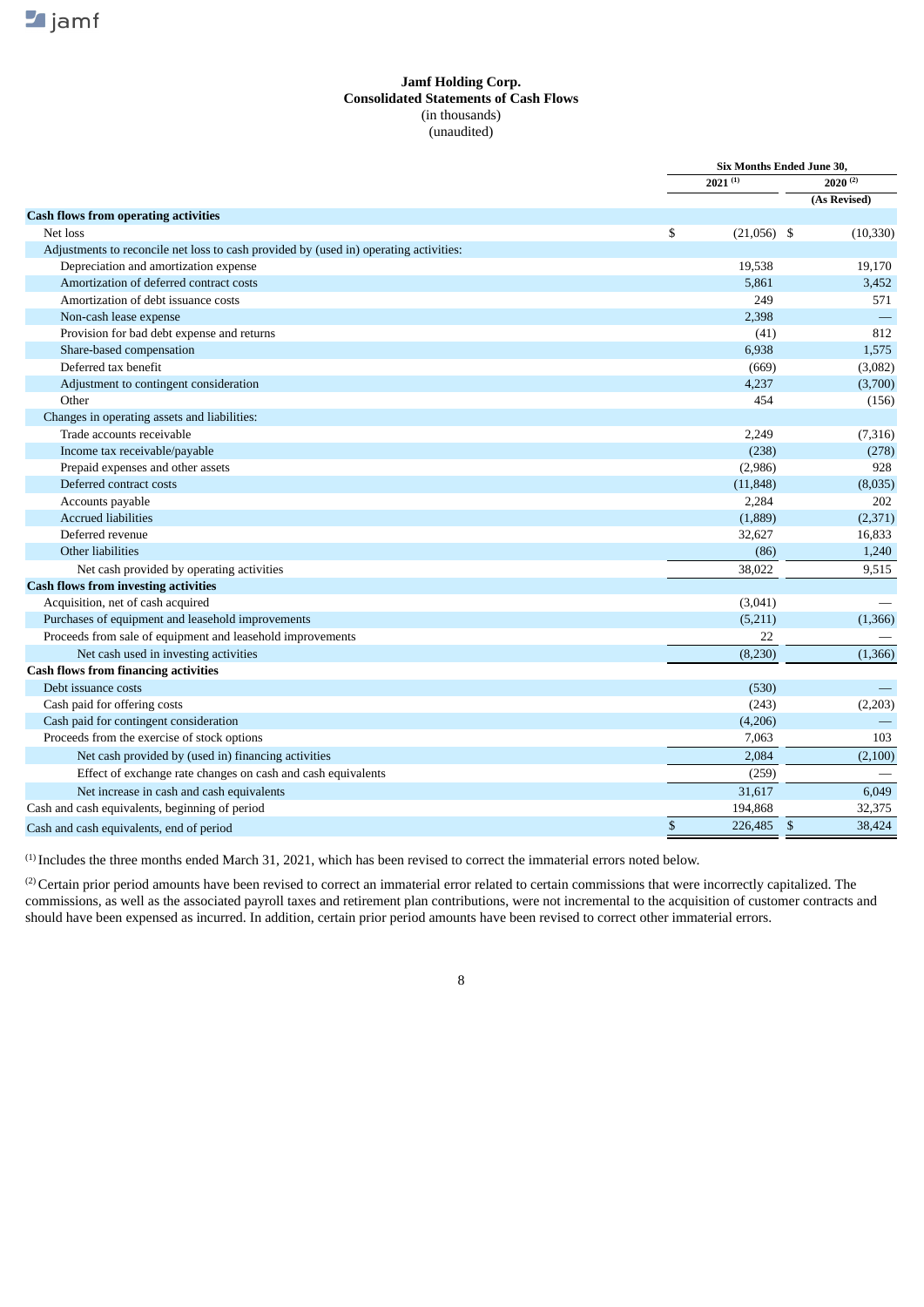#### **Jamf Holding Corp. Supplemental Financial Information Disaggregated Revenues** (in thousands) (unaudited)

| Three Months Ended June 30, |        |              |              |              | Six Months Ended June 30, |  |              |  |
|-----------------------------|--------|--------------|--------------|--------------|---------------------------|--|--------------|--|
|                             | 2021   | $2020^{(1)}$ |              | $2021^{(2)}$ |                           |  | $2020^{(1)}$ |  |
|                             |        |              | (As Revised) |              |                           |  | (As Revised) |  |
| D                           | 72,121 | -S           | 52,830       |              | 138,897                   |  | 102,494      |  |
|                             | 8.597  |              | 5,770        |              | 16,303                    |  | 10,310       |  |
|                             | 80,718 |              | 58,600       |              | 155,200                   |  | 112,804      |  |
|                             | 3.929  |              | 2,632        |              | 7,932                     |  | 6,719        |  |
|                             | 1,591  |              | 1,032        |              | 3,833                     |  | 2,794        |  |
|                             | 5,520  |              | 3.664        |              | 11,765                    |  | 9,513        |  |
|                             | 86,238 |              | 62,264       |              | 166,965                   |  | 122,317      |  |
|                             |        |              |              |              | <b>S</b>                  |  | - \$         |  |

 $<sup>(1)</sup>$  Certain prior period amounts have been revised to correct immaterial errors.</sup>

 $^{(2)}$  Includes the three months ended March 31, 2021, which has been revised to correct immaterial errors.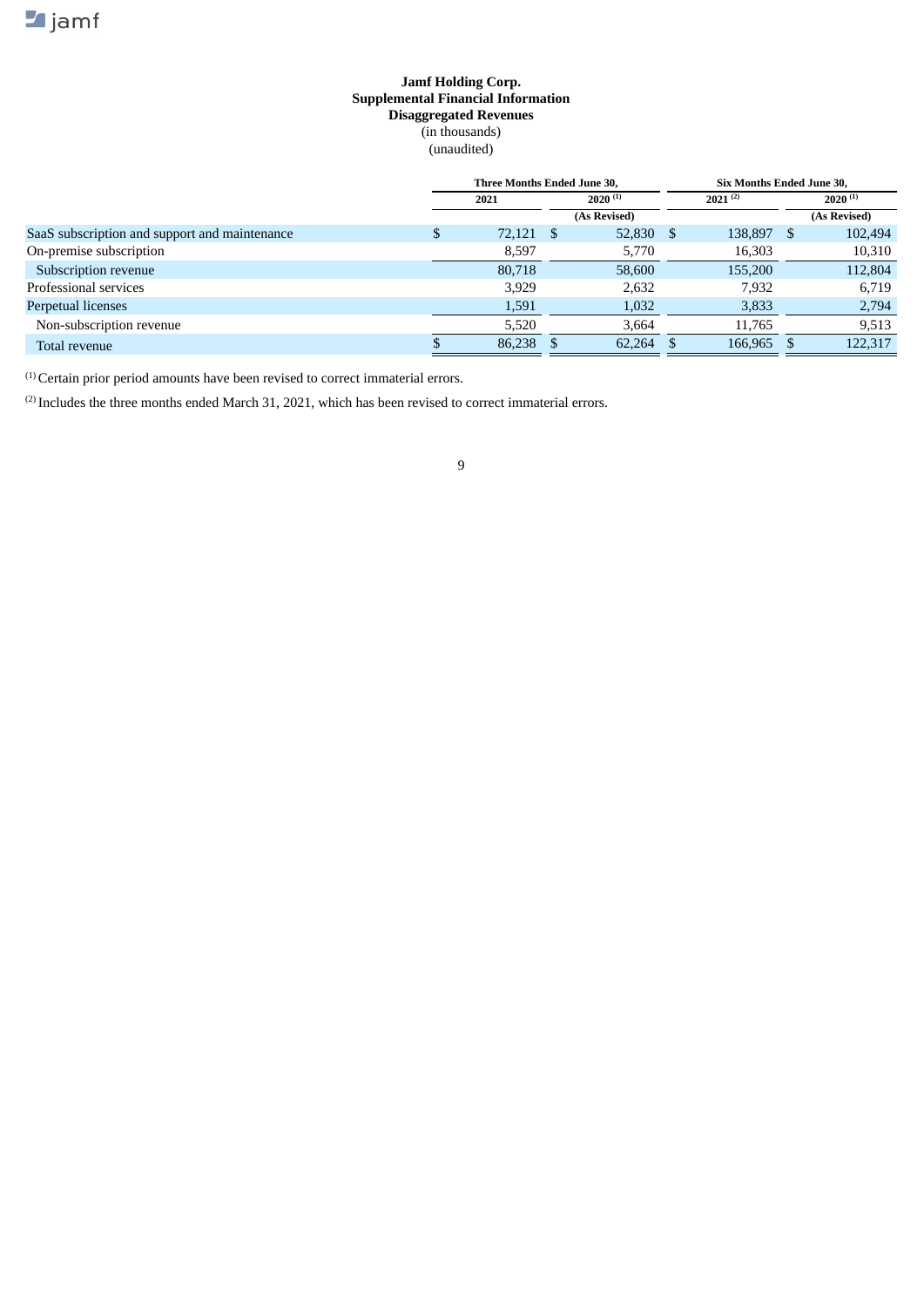#### **Jamf Holding Corp. Supplemental Financial Information Reconciliation of GAAP to non-GAAP Financial Data** (in thousands, except share and per share amounts)

(unaudited)

|                                                   |      | <b>Three Months Ended June 30.</b> |              | <b>Six Months Ended June 30.</b> |              |            |  |              |
|---------------------------------------------------|------|------------------------------------|--------------|----------------------------------|--------------|------------|--|--------------|
|                                                   | 2021 |                                    | $2020^{(1)}$ |                                  | $2021^{(2)}$ |            |  | $2020^{(1)}$ |
|                                                   |      |                                    |              | (As Revised)                     |              |            |  | (As Revised) |
| <b>Operating expenses</b>                         | D    | 82,951                             | -S           | 44,892                           | - S          | 150,615 \$ |  | 97,423       |
| Amortization expense                              |      | (5,623)                            |              | (5,634)                          |              | (11,250)   |  | (11,308)     |
| Stock-based compensation                          |      | (3,687)                            |              | (726)                            |              | (6, 118)   |  | (1,499)      |
| Acquisition-related expense                       |      | (2,215)                            |              | (1,636)                          |              | (2,325)    |  | (3,236)      |
| Acquisition-related earnout                       |      | (3,937)                            |              | 3,700                            |              | (4,237)    |  | 3,700        |
| Offering costs                                    |      | (594)                              |              |                                  |              | (594)      |  |              |
| Payroll taxes related to stock-based compensation |      | (221)                              |              |                                  |              | (616)      |  |              |
| Legal reserve                                     |      | (4,200)                            |              |                                  |              | (4,200)    |  |              |
| <b>Non-GAAP Operating Expenses</b>                |      | 62,474                             |              | 40,596                           |              | 121.275    |  | 85,080       |

|                              | <b>Three Months Ended June 30.</b> |  |              |  | <b>Six Months Ended June 30.</b> |  |              |  |
|------------------------------|------------------------------------|--|--------------|--|----------------------------------|--|--------------|--|
|                              | 2021                               |  | $2020^{(1)}$ |  | $2021^{(2)}$                     |  | $2020^{(1)}$ |  |
|                              |                                    |  | (As Revised) |  |                                  |  | (As Revised) |  |
| Gross profit                 | \$<br>66,896                       |  | 48,636       |  | 130,367                          |  | 93,674       |  |
| Amortization expense         | 2,860                              |  | 2,678        |  | 5,637                            |  | 5,355        |  |
| Stock-based compensation     | 419                                |  | 38           |  | 820                              |  | 76           |  |
| Non-GAAP Gross Profit        | 70.175                             |  | 51.352       |  | 136.824                          |  | 99,105       |  |
| Non-GAAP Gross Profit Margin | 81%                                |  | 82%          |  | 82%                              |  | 81%          |  |

|                                                   |      | Three Months Ended June 30, |  |              |      | Six Months Ended June 30, |  |              |  |
|---------------------------------------------------|------|-----------------------------|--|--------------|------|---------------------------|--|--------------|--|
|                                                   | 2021 |                             |  | $2020^{(1)}$ |      | $2021^{(2)}$              |  | $2020^{(1)}$ |  |
|                                                   |      |                             |  | (As Revised) |      |                           |  | (As Revised) |  |
| Operating income (loss)                           | \$   | $(16,055)$ \$               |  | 3,744        | - \$ | $(20, 248)$ \$            |  | (3,749)      |  |
| Amortization expense                              |      | 8,483                       |  | 8,312        |      | 16,887                    |  | 16,663       |  |
| Stock-based compensation                          |      | 4,106                       |  | 764          |      | 6,938                     |  | 1,575        |  |
| Acquisition-related expense                       |      | 2,215                       |  | 1,636        |      | 2,325                     |  | 3,236        |  |
| Acquisition-related earnout                       |      | 3,937                       |  | (3,700)      |      | 4,237                     |  | (3,700)      |  |
| Offering costs                                    |      | 594                         |  |              |      | 594                       |  |              |  |
| Payroll taxes related to stock-based compensation |      | 221                         |  |              |      | 616                       |  |              |  |
| Legal reserve                                     |      | 4,200                       |  |              |      | 4,200                     |  |              |  |
| Non-GAAP Operating Income                         |      | 7,701                       |  | 10,756       | - \$ | 15,549                    |  | 14,025       |  |
| Non-GAAP Operating Income Margin                  |      | 9%                          |  | 17%          |      | 9%                        |  | 11%          |  |

 $<sup>(1)</sup>$  Certain prior period amounts have been revised to correct an immaterial error related to certain commissions that were incorrectly capitalized. The</sup> commissions, as well as the associated payroll taxes and retirement plan contributions, were not incremental to the acquisition of customer contracts and should have been expensed as incurred. In addition, certain prior period amounts have been revised to correct other immaterial errors.

 $^{(2)}$  Includes the three months ended March 31, 2021, which has been revised to correct the immaterial errors noted above.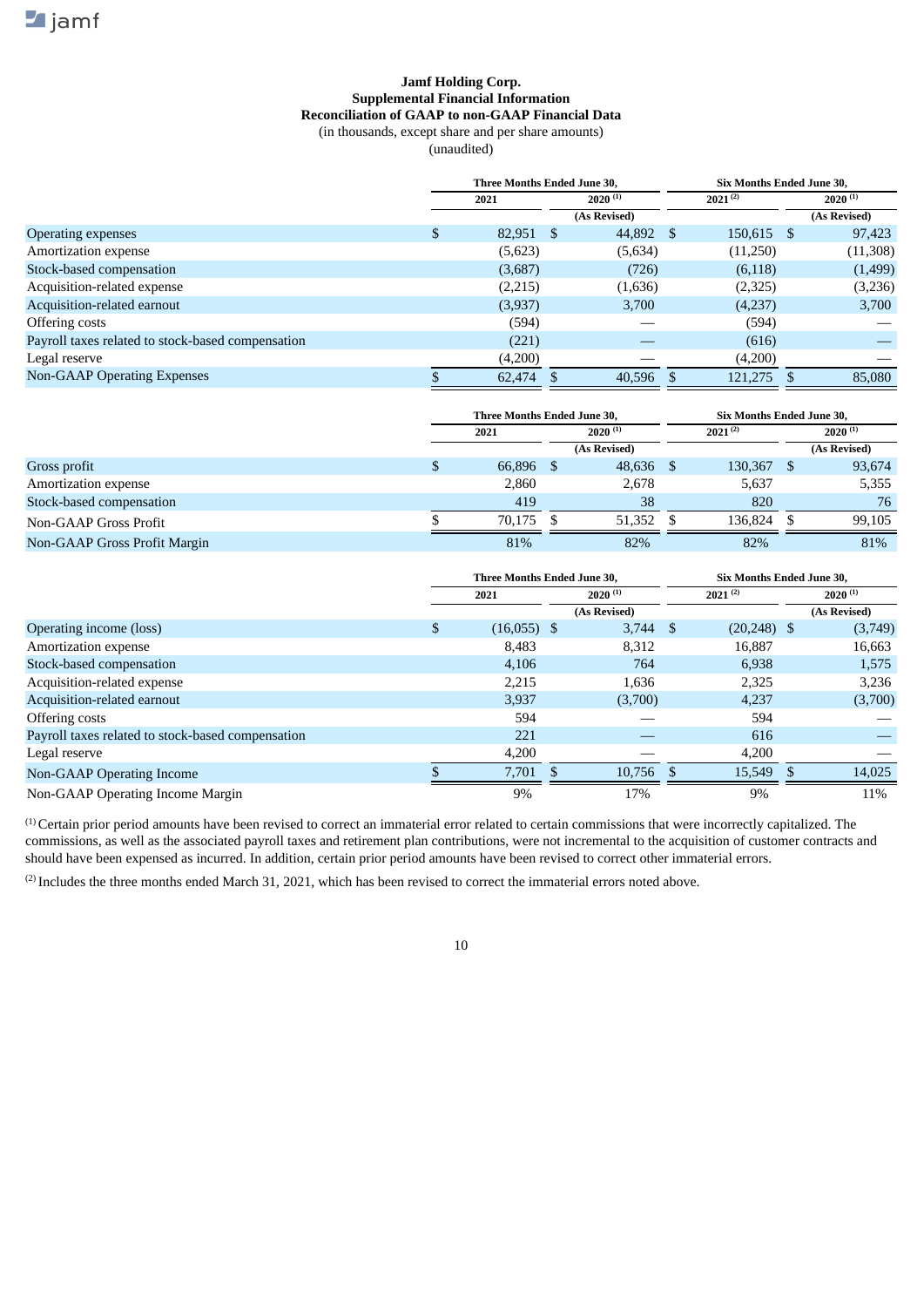### $\blacksquare$ jamf

|                                                                             | <b>Three Months Ended June 30,</b> |             |              |              | <b>Six Months Ended June 30,</b> |               |              |              |
|-----------------------------------------------------------------------------|------------------------------------|-------------|--------------|--------------|----------------------------------|---------------|--------------|--------------|
|                                                                             | 2021                               |             | $2020^{(1)}$ |              | $2021^{(2)}$                     |               | $2020^{(1)}$ |              |
|                                                                             |                                    |             |              | (As Revised) |                                  |               |              | (As Revised) |
| <b>Net loss</b>                                                             | \$                                 | (16, 467)   | -\$          | $(834)$ \$   |                                  | $(21,056)$ \$ |              | (10, 330)    |
| Amortization expense                                                        |                                    | 8.483       |              | 8,312        |                                  | 16,887        |              | 16,663       |
| Stock-based compensation                                                    |                                    | 4,106       |              | 764          |                                  | 6,938         |              | 1,575        |
| Foreign currency transaction loss                                           |                                    | 308         |              | 13           |                                  | 526           |              | 317          |
| Acquisition-related expense                                                 |                                    | 2,215       |              | 1,636        |                                  | 2,325         |              | 3,236        |
| Acquisition-related earnout                                                 |                                    | 3,937       |              | (3,700)      |                                  | 4,237         |              | (3,700)      |
| Offering costs                                                              |                                    | 594         |              |              |                                  | 594           |              |              |
| Payroll taxes related to stock-based compensation                           |                                    | 221         |              |              |                                  | 616           |              |              |
| Legal reserve                                                               |                                    | 4,200       |              |              |                                  | 4,200         |              |              |
| Discrete tax items                                                          |                                    | (101)       |              | 108          |                                  | (51)          |              | (277)        |
| Provision (benefit) for income taxes $^{(3)}$                               |                                    |             |              | (1,486)      |                                  |               |              | (3,828)      |
| <b>Non-GAAP Net Income</b>                                                  |                                    | 7,496       | \$           | 4,813        | \$                               | 15,216        | - \$         | 3,656        |
| Net loss per share:                                                         |                                    |             |              |              |                                  |               |              |              |
| <b>Basic</b>                                                                | \$                                 | (0.14)      | -\$          | $(0.01)$ \$  |                                  | $(0.18)$ \$   |              | (0.10)       |
| <b>Diluted</b>                                                              | \$                                 | (0.14)      | -\$          | $(0.01)$ \$  |                                  | $(0.18)$ \$   |              | (0.10)       |
| Weighted-average shares used in computing net loss per share:               |                                    |             |              |              |                                  |               |              |              |
| <b>Basic</b>                                                                |                                    | 117,909,720 |              | 102,862,404  |                                  | 117,649,467   |              | 102,861,475  |
| Diluted                                                                     |                                    | 117,909,720 |              | 102,862,404  |                                  | 117,649,467   |              | 102,861,475  |
| Non-GAAP Net Income per Share:                                              |                                    |             |              |              |                                  |               |              |              |
| <b>Basic</b>                                                                | \$                                 | 0.06        | \$           | 0.05         | \$                               | 0.13          | -\$          | 0.04         |
| <b>Diluted</b>                                                              | $\mathbb{S}$                       | 0.06        | -S           | 0.05         | \$                               | 0.13          | - \$         | 0.03         |
| Weighted-average shares used in computing Non-GAAP Net Income<br>per Share: |                                    |             |              |              |                                  |               |              |              |
| <b>Basic</b>                                                                |                                    | 117,909,720 |              | 102,862,404  |                                  | 117,649,467   |              | 102,861,475  |
| <b>Diluted</b>                                                              |                                    | 120.521.776 |              | 105,348,252  |                                  | 120,499,563   |              | 105,326,099  |

 $<sup>(1)</sup>$  Certain prior period amounts have been revised to correct an immaterial error related to certain commissions that were incorrectly capitalized. The</sup> commissions, as well as the associated payroll taxes and retirement plan contributions, were not incremental to the acquisition of customer contracts and should have been expensed as incurred. In addition, certain prior period amounts have been revised to correct other immaterial errors.

 $^{(2)}$  Includes the three months ended March 31, 2021, which has been revised to correct the immaterial errors noted above.

 $(3)$  For the three and six months ended June 30, 2020, the related tax effects of the adjustments to Non-GAAP Net Income were calculated using the respective statutory tax rate for applicable jurisdictions, which was not materially different from our annual effective tax rate for full year 2020 of approximately 25%. For the three and six months ended June 30, 2021, our annual effective tax rate was impacted by changes in the domestic valuation allowance. Therefore, we used a tax rate of nil for the three and six months ended June 30, 2021 as this rate was materially different than our statutory rate.